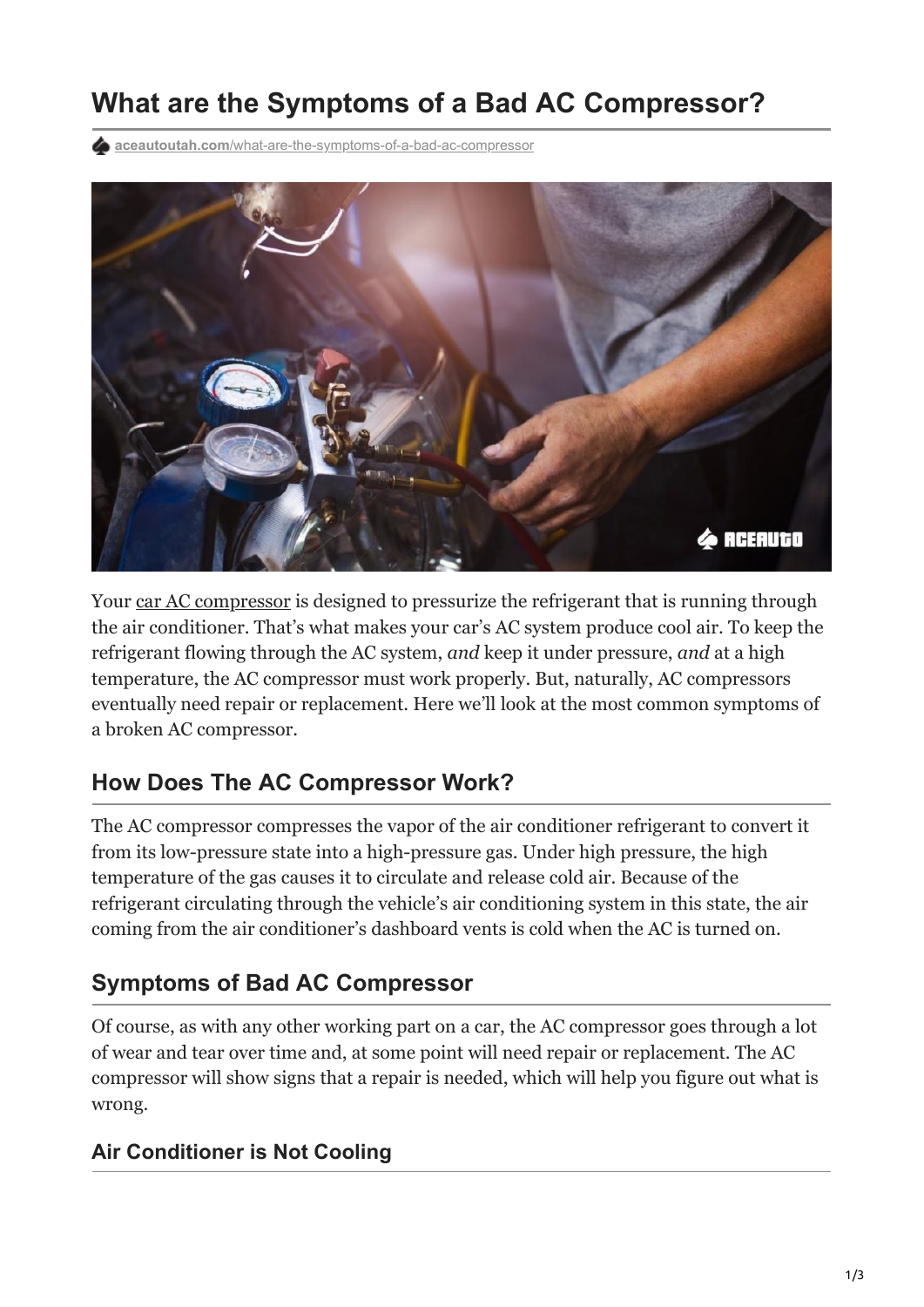If you find your vehicle's AC not cooling the inside of your car, that is typically a symptom of a bad AC compressor. A damaged or worn-out compressor can no longer regulate refrigerant flow as necessary for normal functioning, so the air conditioner does not cool properly. You may find your car AC blowing hot air. Or, you may find very little or no airflow at all coming from the AC vents when the AC is turned on. These are signs that the AC compressor is no longer functioning and needs to be replaced.

#### **Loud Clattering Noise**

A loud rattling noise coming from your car's air conditioner when it is turned on is a symptom of a problem with the AC compressor. The compressor consists of an assembly of various [component parts](https://aceautoutah.com/oem-vs-aftermarket-car-parts-comparing-and-contrasting/). If one or more parts break, the unit may make a clattering noise. Often a broken AC compressor will try unsuccessfully to turn off and on. The best solution to this problem is to replace the AC compressor rather than attempt to repair it.

## **Fluid Leaking**

If there is fluid leaking from your AC compressor, that is an indicator of a malfunction in the part. The AC compressor has bearings inside that stop fluid from leaking out. When the bearings are damaged or become worn out from long-term use, fluid can leak from them. Refrigerant leaking from an automobile AC compressor can cause the air conditioner to stop working. It can also present a potentially serious health risk. So, as a priority, while looking for signs of an AC compressor problem, check to be sure the system has refrigerant still in it.

#### **AC Compressor Clutch Not Working**

When the clutch of an AC compressor is not moving, that is a sure sign of a problem with that auto part. The clutch enables the AC compressor to draw power from your car's engine only when needed to run the AC. If the clutch is seized up, it cannot keep the compressor engaged continuously. If the clutch is broken, the compressor can't receive power from the engine.

## **AC Compressor Maintenance**

To keep your car cool and comfortable in hot weather, the AC refrigerant must continue to flow without disruption through the car's AC system. It must remain consistently under high pressure and at high temperature to keep your AC blowing cold air. Your car's AC compressor must be properly maintained for these conditions to stay in balance.

That includes keeping the AC drive belts clean and in good condition. Additionally, you should run your vehicle's air conditioner for a minimum of ten minutes once each week to circulate the fluids and keep the gas from the refrigerant inside the chambers of the AC unit.

# **Car AC Repair Near Me – Ace Auto, West Jordan Utah**